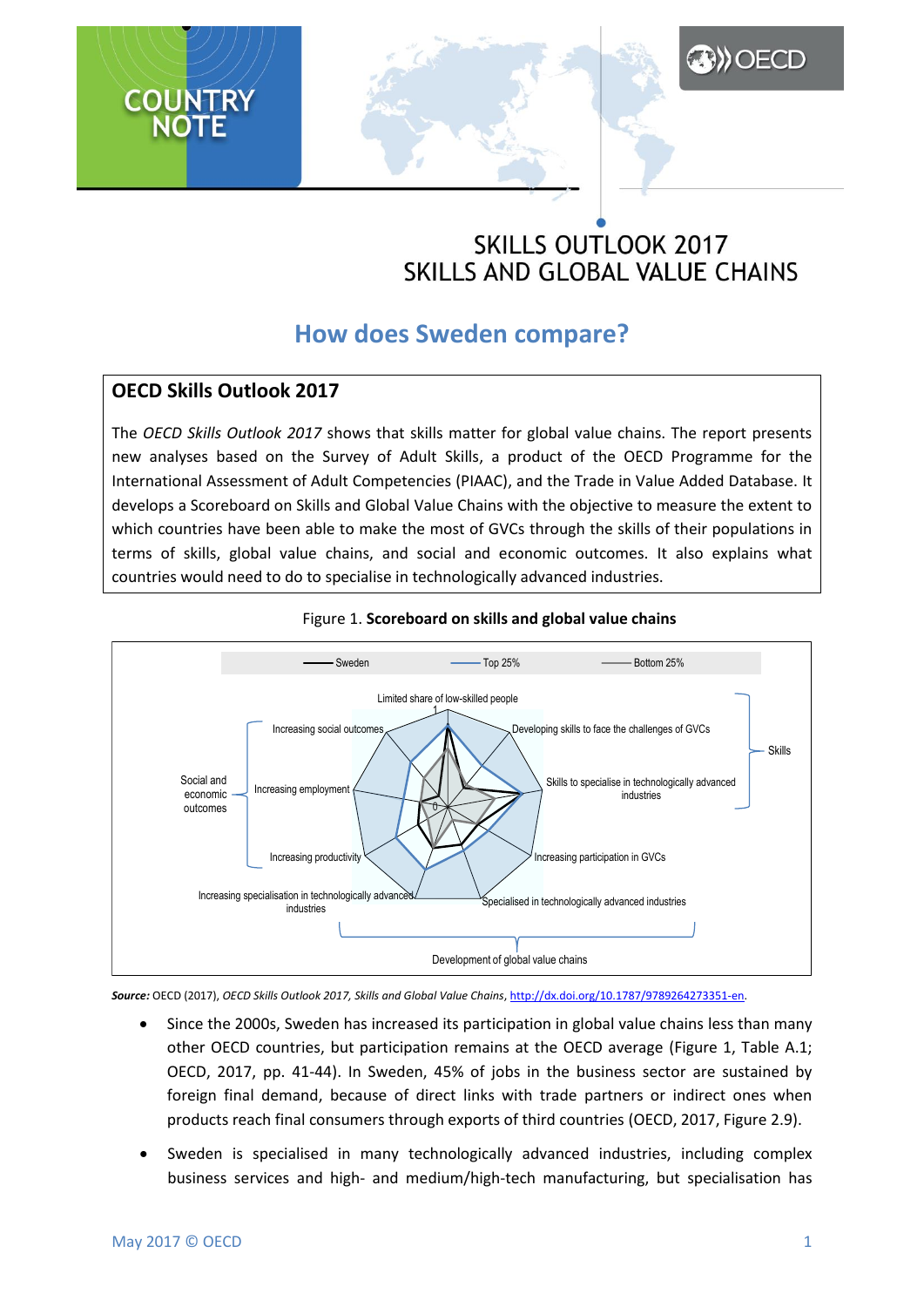decreased in some of these industries since 2000. The analysis shows that the country's skills characteristics support the country's specialisation in medium/high-tech manufacturing industries but do not fully support its increasing specialisation in high-tech manufacturing and complex business services (Figure 1; Table 1; OECD, 2017, pp. 107-115).

- Sweden's participation and specialisation pattern in global value chains has been accompanied by productivity growth over the last decade at the OECD average. But social outcomes have deteriorated more than on average in other OECD countries although these outcomes remain above the OECD average. Income inequalities increased more than the OECD average and the quality of the working environment decreased more than the OECD average over the last decade. The employment rate of older workers has increased substantially but the NEET rate for youth has also increased.
- Sweden has a relatively small share of low-skilled adults, a pool of high-skill performers, and a strong participation rate of adult learning according to the Survey of Adult Skills (PIAAC), which makes the country better prepared than many other OECD countries to benefit economically and socially from globalisation. However, the mathematics scores of 15-yearold students have declined since 2000 when the first round of the OECD Programme of International Student Assessment (PISA) took place, and reading scores have stagnated. More investment in skills might be necessary to ensure workers' skills are well aligned with the needs of the most technologically advanced industries to maintain and deepen specialisation in these industries.

|                                 |             | Medium/high-tech manufacturing |            |                 | High-tech manufacturing |             |           | Business services (more complex) |            |            |             |          |
|---------------------------------|-------------|--------------------------------|------------|-----------------|-------------------------|-------------|-----------|----------------------------------|------------|------------|-------------|----------|
|                                 |             | Machinery                      | Electrical | Motor           | Chemicals               | Computer,   | Other     | Finance and Real estate          |            | Renting of | Computer    | R&D, and |
|                                 |             | and                            | machinery, | vehicles,       | and                     | electronic. | transport | insurance                        | activities | machinery. | and related | other    |
|                                 |             | equipment                      | apparatus  | trailers, semi- | chemical                | and optical | equipment |                                  |            | equipment  | activities  | business |
|                                 |             | n.e.c                          | n.e.c      | trailers        | products                |             |           |                                  |            |            |             | services |
| specialisation<br>in 2011       | observed    |                                |            |                 |                         |             |           |                                  |            |            |             |          |
|                                 | opportunity |                                |            |                 |                         |             |           |                                  |            |            |             |          |
| specialisation<br>trend 2000-11 | increased   |                                |            |                 |                         |             |           |                                  |            |            |             |          |
|                                 | decreased   |                                |            |                 |                         |             |           |                                  |            |            |             |          |

#### Table 1. **Specialisation opportunities in technologically advanced industries**

From the alignment of Sweden's skills characteristics with industries' skills requirements

*Note:* The dots in the table show whether countries have increased (black circle) or decreased (grey circle) their revealed comparative advantages over the period 2000-11. Revealed comparative advantages (white circle) show the extent to which a country is specialised in a certain industry within GVCs (or receives more income from its exports in this industry than other countries). Opportunities for specialisation are the results of empirical work developed in the OECD Skills Outlook 2017. Countries have an opportunity to specialise in an industry if there is a good alignment of countries' skills characteristics with the skills requirements of this industry. Several characteristics of skills shape countries' specialisation in GVCs. The extent to which these characteristics are aligned with each industry's skills requirement can be consolidated into one measure showing the specialisation opportunities of each country in each industry.

*Source:* OECD (2017), *OECD Skills Outlook 2017, Skills and Global Value Chains*, [http://dx.doi.org/10.1787/9789264273351-en.](http://dx.doi.org/10.1787/9789264273351-en)

### **Key policy messages**

#### *Equip graduates with strong mixes of relevant skills and reliable qualifications*

 Sweden's workers are generally highly skilled. They have literacy, numeracy and problem solving skills in technology-rich environment well above the OECD average and some of the highest readiness to learn (OECD, 2017, Figures 3.2 and 3.3). On the job, they also perform ICT tasks and tasks requiring self-organisation, management and communication skills more frequently than workers in other OECD countries (OECD, 2017, Figure 3.3). However,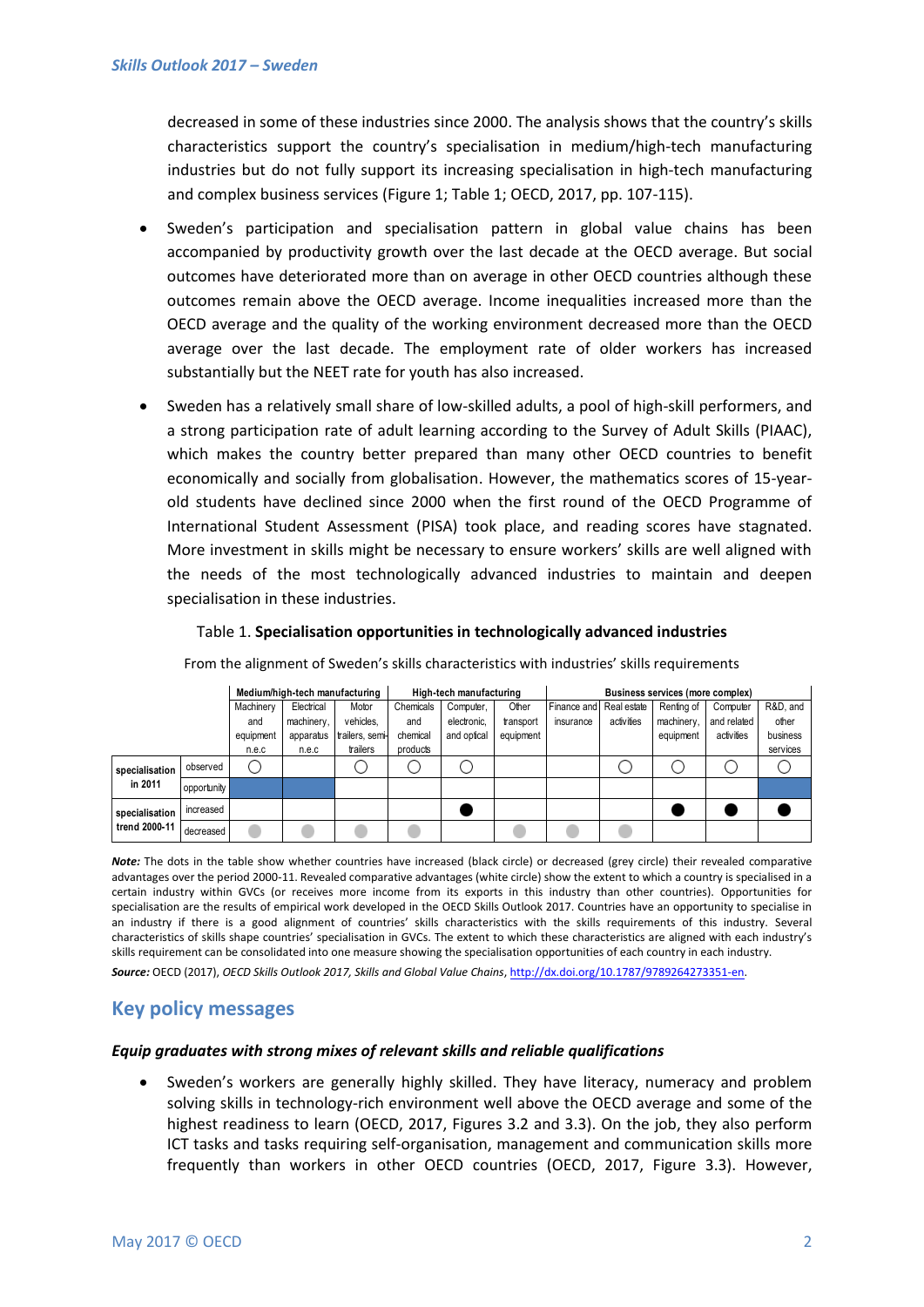workers in Sweden are less likely to perform tasks involving accounting, marketing and STEM skills. High-tech manufacturing industries and some complex business services in which Sweden are specialised require workers with mixes of skills including problem solving skills and marketing and accounting skills. To preserve and enhance Sweden's comparative advantage in technologically-advanced industries, the country needs to ensure workers have skills mixes of cognitive and social and emotional skills aligned with the needs of these industries.

- To specialise in most technologically advanced industries, countries need pools of workers with qualifications that reliably reflect what they can do. This is the case in Sweden more than in many other OECD countries. Almost 90% of the country's recent university graduates have numeracy skills at level 3 or above, far exceeding the OECD average.
- To equip all graduates with a strong skills mix and reliable qualifications, the Skills Outlook emphasises the importance of high-quality pre-primary education for all to give every child a strong start to their education careers. In addition, innovative teaching methods in schools and a stronger teacher support for all students can help them attain the relevant skills, both cognitive and social and emotional ones.

#### *Continuously develop and adapt adults' skills*

 Participation in adult learning is above the OECD average, according to the Survey of Adult Skills (OECD, 2017, Figure 4.16). As in all countries, those with low skills, the unemployed and the inactive are less likely to benefit from adult education than skilled workers. Policies need to support all workers at risk of displacement as well as those who have withdrawn from the labour market.

#### *Make the best use of the skills pool*

 Data suggest that the use of best management practices is more widespread in Sweden than in several other OECD countries and workers in Sweden, including those with less than upper secondary education, enjoy a good quality of the working environment – low job strain (OECD, 2017, Figures 2.21 and 4.9). These practices are a powerful tool for using effectively the skills assets, adjusting them to new needs, and thereby giving a country a comparative advantage in GVCs.

#### *Participate in the global network of education, training and innovation*

- Sweden's integration into global networks of education, training and innovation is slightly above the OECD average (OECD, 2017, pp. 144-45). International co-operation in research, particularly scientific publications co-authored with researchers from abroad, is above the OECD average and Sweden has attracted many international students at the Doctorate level (OECD, 2017, Figures 4.13). The provision of tertiary education programmes taught in English is more widespread than in many other non-English speaking European countries but could be developed further (OECD, 2017, Figures 4.14).
- Many policies affect countries capacities to be part of global education, innovation and research networks, underlining the need to adopt a comprehensive approach.

#### **Reference**

OECD (2017), *OECD Skills Outlook 2017, Skills and Global Value Chains*, OECD Publishing, Paris, [http://dx.doi.org/10.1787/9789264273351-en.](http://dx.doi.org/10.1787/9789264273351-en)